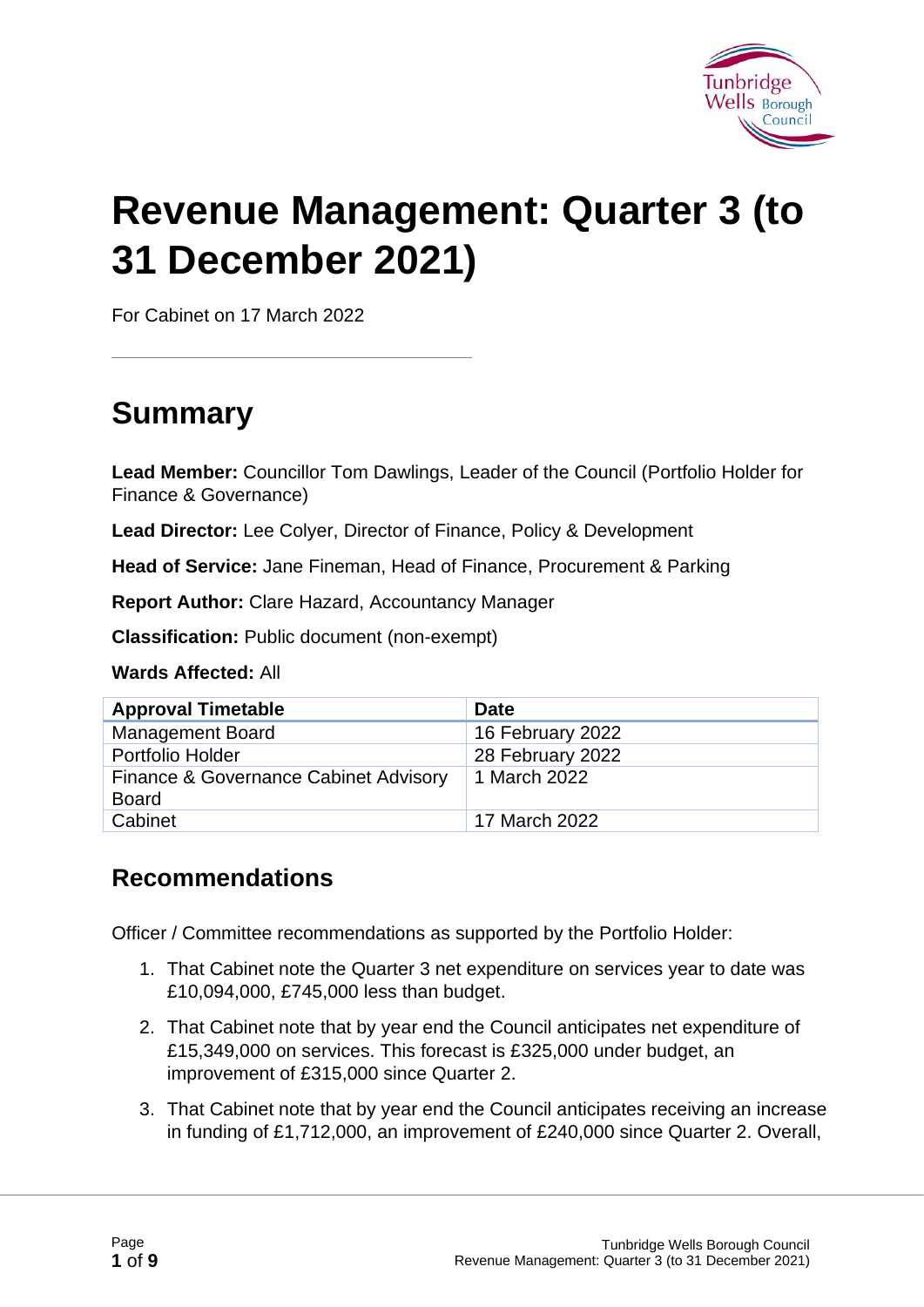this means an improvement to budget of £2,037,000 which will reduce the budget deficit that was to be met from reserves, to a forecast £963,000.

4. That Cabinet approve write offs as set out in Paragraph 2.24 and detailed in Appendix J.

# **1. Introduction and Background**

- 1.1 This report shows the actual expenditure on services compared to the revised budget for the period ended 31 December 2021, and the forecast outturn position, highlighting significant variances from the revised annual budget.
- 1.2 The net expenditure on services for the year is forecast to be £15,349,000 which is an underspend against budget of £325,000.
- 1.3 The net funding the Council expects to receive has increased by £1,712,000 which means an overall improvement to budget of £2,037,000. This reduces the budgeted £3,000,000 deficit for 2021/22, to be met from reserves, to a forecast £963,000.

# **2. Revenue Management to 31 December 2021**

#### **Summary Outturn – Appendix A**

- 2.1 Appendix A shows the overall income and expenditure on services forecast outturn position as at 31 December 2021. Total income and expenditure on services can be seen in greater detail within Appendix B, which provides information per service area. The approved budget was set by Full Council on 24 February 2021 and does not change. The revised budget is used to record virements amongst service areas and from reserves, whilst the forecast outturn is used to record the reporting of savings, overspends and allocations from reserves.
- 2.2 The forecast outturn for expenditure on services is £15,349,000, which is £325,000 under budget. The various movements to forecast can be seen in Appendix C. It can also be seen that the net funding for the year has increased by £1,712,000, comprising £1,612,000 of additional funding from Government and £100,000 in investment income. This means an overall improvement to the budget position of £2,037,000.
- 2.3 Investment interest and income is forecast to be £100,000 over budget, which is mainly due to the Council's investment in the Property Fund which has generated a net return of 4.41% to the end of Quarter 3.
- 2.4 It is forecast that the Council will receive additional grant funding of £1,612,000 during the year from Government. The Council received a grant of £486,000, to support it through the pandemic, as well as £410,000 towards the cost of the new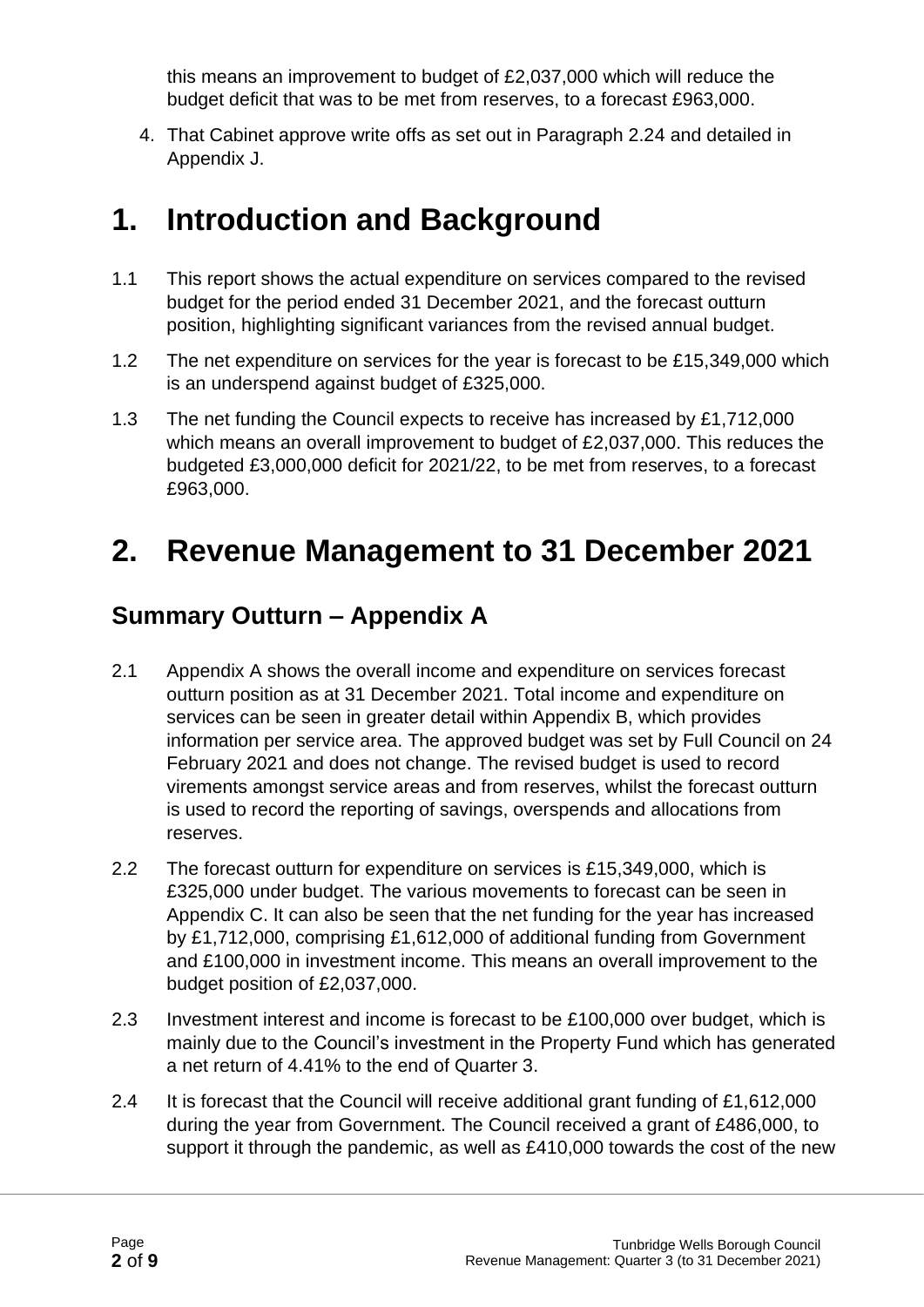burdens that have been placed upon authorities. The sales, fees and charges scheme, which compensated Councils for income losses during 2020/21, was extended to cover April to June 2021 and it is estimated that the Council will be compensated by an amount in the region of £570,000. The Council is also expecting to receive an additional £146,000 of income from business rates grants, above what had been included in the budget.

2.5 The 2021/22 budget was set on the assumption that losses from income, due to the pandemic, would be in the region of £250,000 per month, and the annual loss of £3,000,000 would be met by a transfer from reserves. The transfer from reserves is therefore now forecast to be £963,000, a reduction of the £2,037,000, as described in Notes 2.2 to 2.4.

#### **Usable Reserves – Appendix D**

- 2.6 Appendix D shows all usable reserves including the earmarked reserves. Usable reserves are those that the Council can use to provide services, subject to the need to maintain an overall prudent level of reserves. Earmarked reserves are amounts set aside to meet identified, and sometimes committed, future liabilities.
- 2.7 As shown in Appendix D the Council had £39,466,000 of usable reserves as at 1 April 2021, including £29,060,000 of earmarked reserves. It should be noted that the Grant Volatility Reserve holds £15,398,000 that at year end will be used to fund the Council's share of the deficit currently held on the Collection Fund. It is committed and not available to spend despite being held in a usable reserve
- 2.8 Capital and Revenue Initiatives Reserve is generally used to finance the capital programme, where it is financed from TWBC resources, and the property development programme. The funding currently required from the reserve in 2021/22 is £456,000 comprising of £359,000 for the Development Programme and a transfer of £97,000 to top up the ICT MKS Partnership reserve to fund existing ICT capital projects. There is no requirement to fund the capital programme from this reserve this year, as detailed in the Quarter 3 2021/22 Capital Monitoring Report.
- 2.9 The capital programme is funded from other specific earmarked reserves, and this totals £779,000 for 2021/22. This comprises £324,000 from the ICT MKS partnership reserve, £234,000 from the On Street Parking reserve, £102,000 from the Invest to Save reserve, £81,000 from the Torrington maintenance reserve, £20,000 from the Strategic Plan reserve and £18,000 from the Digital Transformation reserve.
- 2.10 The Council set up the Grant Volatility Reserve to manage fluctuations in Government grants from one year to the next. For 2021/22 a transfer of £860,000 is forecast to be made into the reserve, which is equivalent to the amount which will be received for the New Homes Bonus. The forecast deficit for 2021/22, which is £963,000 can therefore mostly be met by not making this transfer to the Grant Volatility Reserve.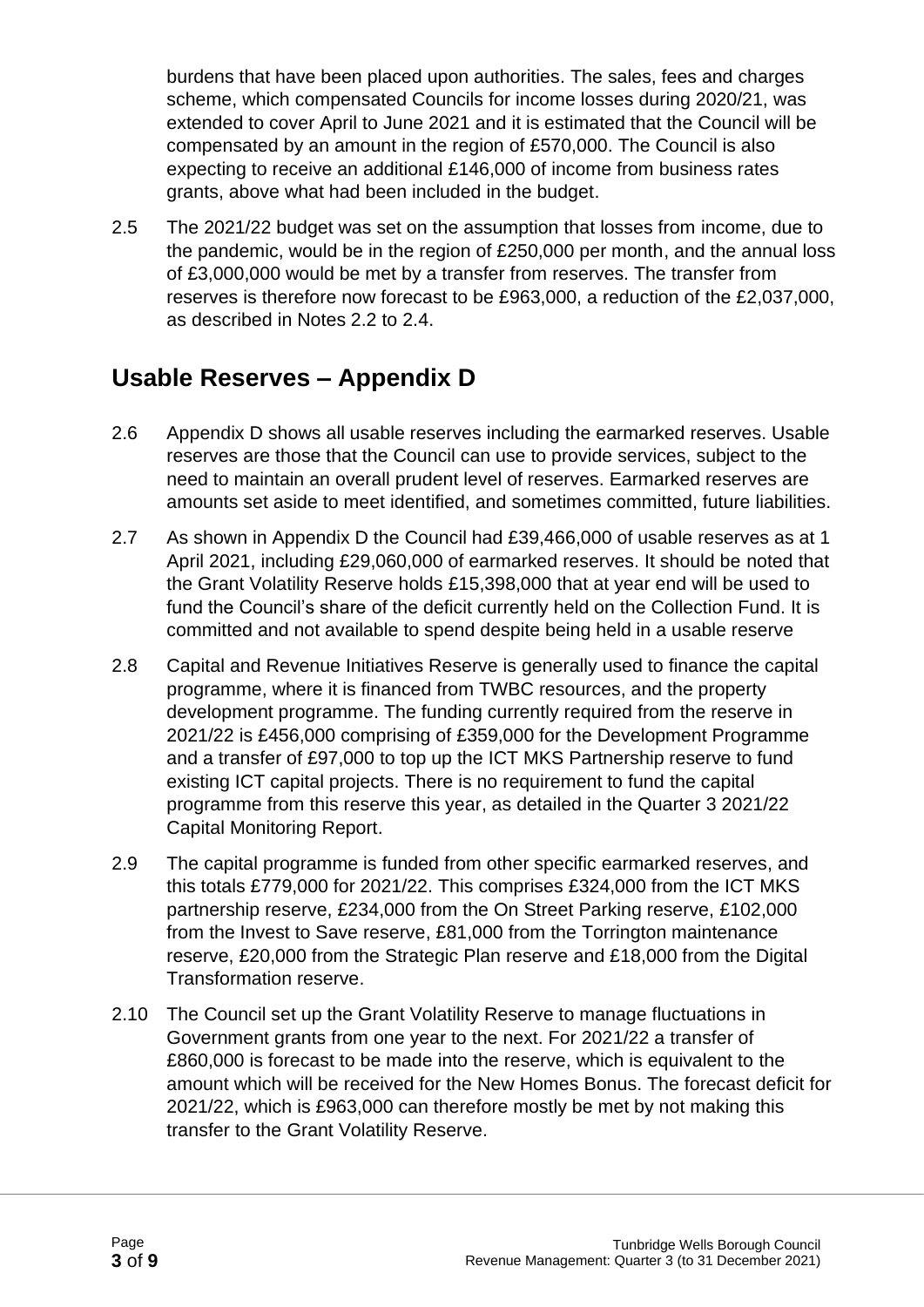# **Financial Performance of Major Expenditure Accounts – Appendix E**

- 2.11 External Contract Payments are forecast to be £255,000 underspent, a further £90,000 this quarter. The £90,000 is from an underspend for contract costs for waste collection and street sweeping, which is due to the indexation being lower than budgeted.
- 2.12 Other Fees are forecast to be a net £307,000 underspent, a further £22,000 this quarter. This forecast includes £340,000 for the Assembly Hall theatre which is a saving of show fees that are paid to promotors. In total, cost savings of £507,000 have been forecast for the Assembly Hall theatre, £340,000 for show fees, £42,000 shown in Other Supplies and Services and £125,000 for staffing, as included within Appendix F, Employee Related Costs.

### **Employee Related Costs – Appendix F and G**

- 2.13 Staffing costs are now forecast to be £940,000 under budget, a further reduction of £511,000 since Quarter 2. £180,000 of this will meet the contribution to the vacancy factor for the year. The vacancy factor is an amount which at the start of the year is assumed will be saved whilst budgeted posts are vacant.
- 2.14 The main projected changes are a saving of £175,000 for Environmental Health, £157,000 for Property, £125,000 for the Assembly Hall theatre, £110,000 for Parking, £99,000 for Planning, £62,000 for Digital Services, £37,000 for Policy and Governance and £30,000 for Finance.

### **Income Streams– Appendix H**

- 2.15 Off Street Parking income is forecast to be £192,000 overachieved, which is an additional £160,000 this quarter. This is due to increased usage at both Crescent Road and Torrington car parks, indicating a return to the office for local workers and commuters. On Street Parking is forecast to be £197,000 underachieved, an additional £165,000 this quarter. This is due to the number of Penalty Charge Notices issued not returning to pre-Covid levels, but there have been cost savings from enforcement officer vacancies as explained in Note 2.14.
- 2.16 The forecast income for the Assembly Hall Theatre has been reduced by £558,000, a further £100,000 this quarter. The reduction is offset by cost savings of £507,000, a further £100,000 forecast this quarter, as explained in Note 2.12. This means an overall net forecast position of an additional cost of £51,000, with the annual subsidy forecast to be £322,000.
- 2.17 In July the decision was taken to suspend Garden Waste collections due to the national shortage of HGV drivers. This has meant the contractor can free up available staff to ensure that food waste, recycling, refuse and clinical waste collections continue. Within Waste Collection a shortfall of £765,000 has been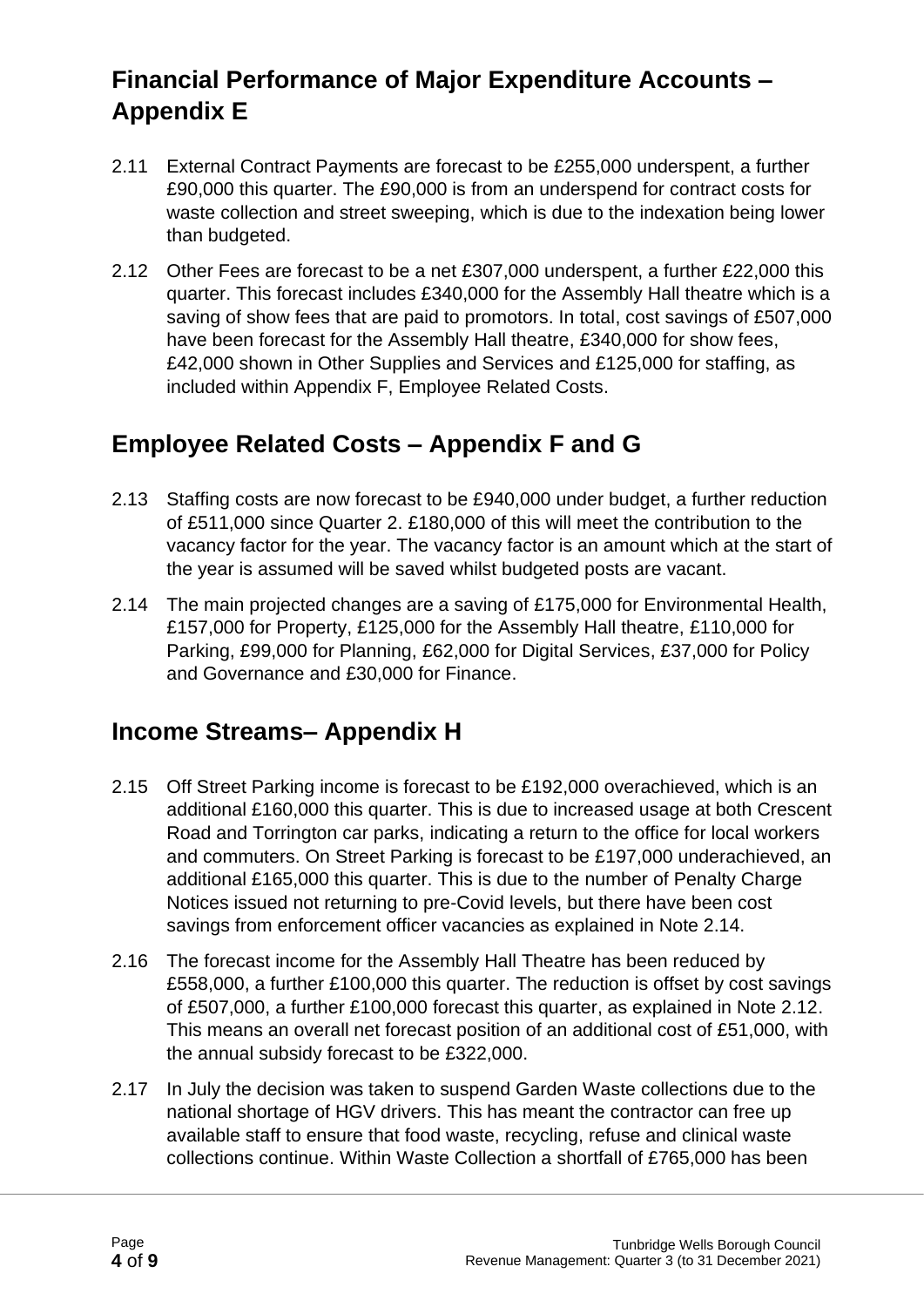forecast for income lost during 2021/22 with the decision to suspend the service being kept under constant review.

2.18 The forecast for Other income has been increased by £150,000 this quarter due to income from the Ice Rink which had the highest ticket sales in its history.

#### **Variances by Portfolio Holder– Appendix I**

2.19 The table in Appendix I shows variances by Cabinet Portfolio Holder.

#### **Council Tax and Business Rates**

- 2.20 The Council is a billing authority for Council Tax, which is collected on behalf of precepting bodies including Kent County Council, Kent Police and the Kent and Medway Fire & Rescue Services along with Town and Parish Councils. The total due for 2021/22 is £89.3 million of which £8.564 million is due to this Council.
- 2.21 The Council is also the billing authority for Business Rates which are collected on behalf of the Government, TWBC, Kent County Council and the Kent and Medway Fire & Rescue Services. The total due is usually in the region of £56 million with the Council receiving back from government £2.375 million in redistributed business rates.
- 2.22 For 2020/21 the government expanded its business rates retail discount for retail properties to also include the leisure and hospitality sectors. In March 2021 it was confirmed that the expanded discount would continue to apply at 100% for the first three months of 2021/22 and 66% for the remaining period. The discount reduces the amount billed and therefore the amount due for 2021/22 is £42.4 million. The Council is compensated for the relief through a Section 31 business rates grant.
- 2.23 The table below shows the Quarter 3 recovery rate for Council Tax to be 0.04% above target and the collection rate last year. The table shows the Quarter 3 recovery rate for business rates to be below target by 2.72% and 3.58% below collection rates last year. The figures are skewed for business rates due to expanded discount being 100% for April to June and 66% for July to March. The target is based on the total bill being issued for April and payments being made equally throughout the year. However, for the actual collections in 2021/22 nothing is due for the first 3 months and then they are billed for the last 9 months and pay those instalments equally over the 9 months. This payment profile is therefore unusual and should correct itself by the end of the financial year, but will continue to be carefully monitored.

| <b>Revenue Billing Stream</b> | 2021/22          | 2021/22      | 2020/21          |
|-------------------------------|------------------|--------------|------------------|
|                               | Collection as at | Target as at | Collection as at |
|                               | 31/12/2021       | 31/12/2021   | 31/12/2020       |
| Council Tax                   | 83.56%           | 83.52%       | 83.52%           |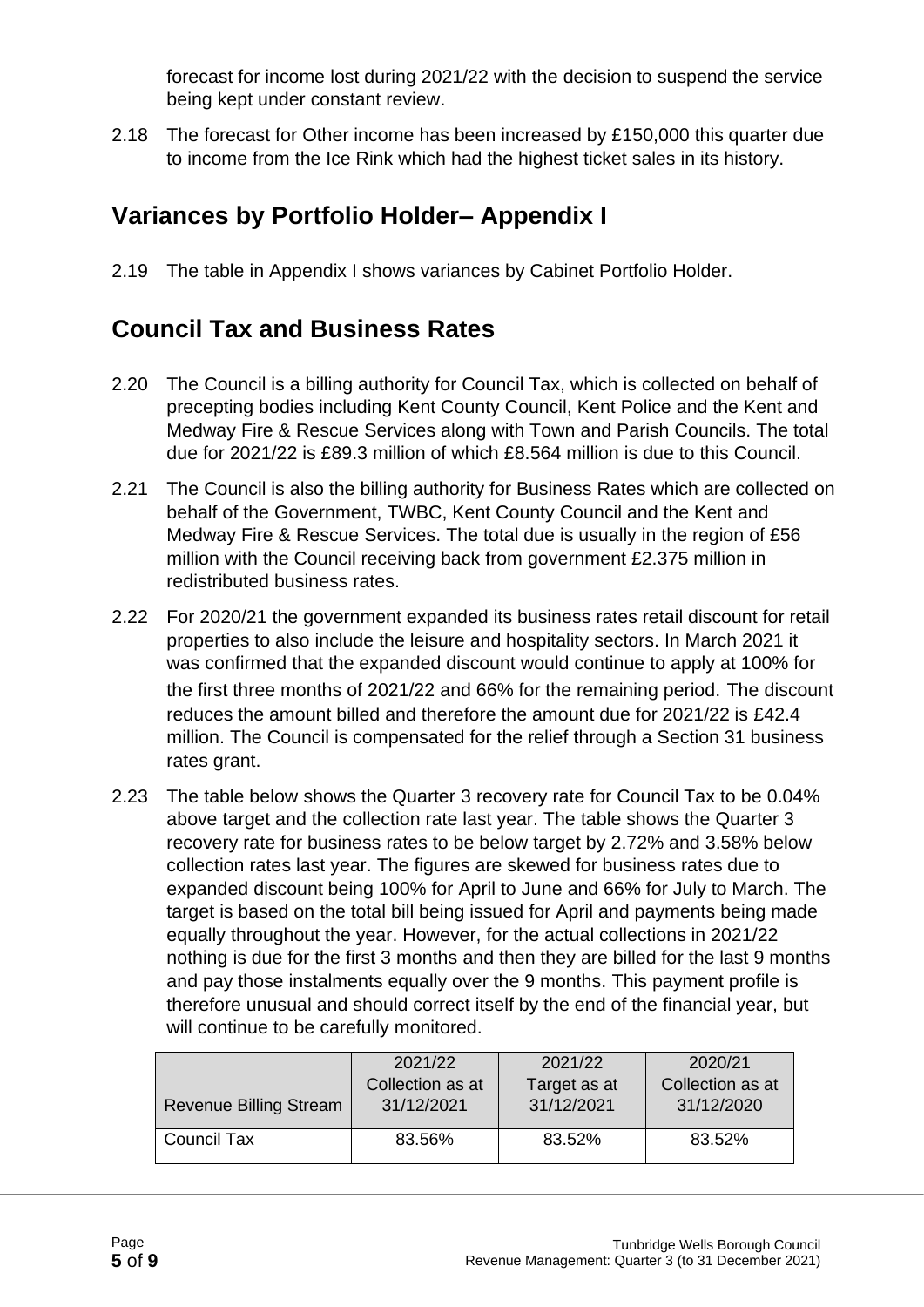| <b>Business Rates</b> | 79.28% | 82.00% | 82.86% |
|-----------------------|--------|--------|--------|
|                       |        |        |        |

#### **Write Off/Excusal of Debts – Appendix J**

- 2.24 Under Financial Procedure Rule (FPR) 6.2 excusal of debts due to the Council can be granted by Cabinet, upon the recommendation of the Section 151 Officer, and therefore the following debts are asked to be written off:
	- 2 debts totalling £6,257.00 in respect of Housing Loans in accordance with FPR 6.2.2 (c) being debts of £1,500 or over outstanding for more than 2 years.
	- 13 debts totalling £323,557.30 in respect of Business Rates in accordance with FPR 6.3 being debts of over £10,000.
- 2.25 Financial Procedure Rule (FPR) 6.5 requires a summary of debts written off by the Section 151 Officer to be reported to Cabinet on a regular basis and therefore a summary of the total write offs for 2021/22 will be provided to Cabinet in the Quarter 4 report.

# **3. Options Considered**

- 3.1 This report is essentially for information.
- 3.2 The forecast use of reserves to balance the budget for 2021/22, has been reduced from £3,000,000 to £963,000. The Council had planned to transfer an amount equivalent to the New Homes Bonus, £860,000, into the Grant Volatility Reserve at year end. This can be used to fund the majority of the £963,000 needed to balance the 2021/22 budget.

# **4. Preferred Option and Reason**

- 4.1 That Members acknowledge the forecast outturn position for the year and the variances to the revised budget and forecast outturn as at Quarter 3.
- 4.2 That £963,000 of reserves, with the final allocation between specific reserves being made once the actual position is known at year end, is used to meet the budget gap as forecast this quarter.

# **5. Consultation on Options**

5.1 The budget was approved by Full Council on 24 February 2021. Finance Officers have liaised with Heads of Service and where appropriate cost centre managers, to ensure that the information provided is robust.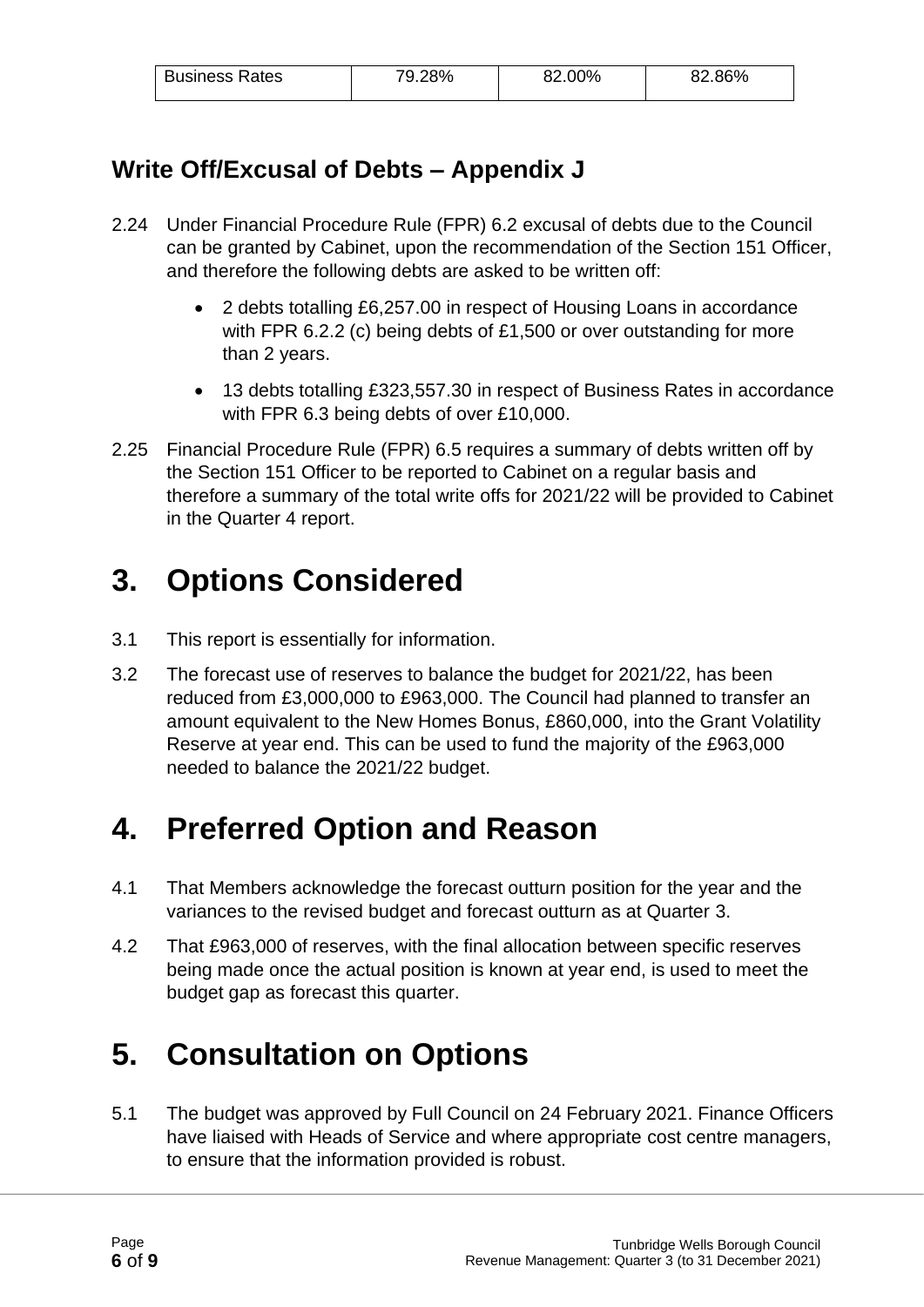# **Recommendation from Cabinet Advisory Board**

5.2 The Finance & Governance Cabinet Advisory Board were consulted on 1 March 2022 and agreed the following:

> *Insert text from Cabinet Advisory Board minute, or request text from Democratic Services Officer.*

# **6. Implementation**

6.1 The decision will be published on the Council's website.

# **7. Appendices and Background Documents**

Appendices:

- Appendix A: Overall Income and Expenditure in Services
- Appendix B: Net Expenditure on Services
- Appendix C: Key Variances
- Appendix D: Usable Reserves
- Appendix E: Financial Performance of Major Expenditure Accounts
- Appendix F: Employee Related Costs
- Appendix G: Headcount by Service
- Appendix H: Income Streams
- Appendix I: Variance by Portfolio

Background Papers:

- Budget 2020/21 and Medium Term Financial Strategy Update CAB90/20 [https://democracy.tunbridgewells.gov.uk/documents/s53259/7%20Budget%2020](https://democracy.tunbridgewells.gov.uk/documents/s53259/7%20Budget%202021_22.pdf) [21\\_22.pdf](https://democracy.tunbridgewells.gov.uk/documents/s53259/7%20Budget%202021_22.pdf)
- Revenue Management: Quarter 1 (to 30 June 2021) CAB61/21 [https://democracy.tunbridgewells.gov.uk/documents/s57319/Quarter%201%20R](https://democracy.tunbridgewells.gov.uk/documents/s57319/Quarter%201%20Revenue%20Management%20202122.pdf) [evenue%20Management%20202122.pdf](https://democracy.tunbridgewells.gov.uk/documents/s57319/Quarter%201%20Revenue%20Management%20202122.pdf)
- Revenue Management: Quarter 2 (to 30 September 2021) CAB101/21 [https://democracy.tunbridgewells.gov.uk/documents/s58521/11%20Quarter%202](https://democracy.tunbridgewells.gov.uk/documents/s58521/11%20Quarter%202%20Revenue%20Management%20202122.pdf) [%20Revenue%20Management%20202122.pdf](https://democracy.tunbridgewells.gov.uk/documents/s58521/11%20Quarter%202%20Revenue%20Management%20202122.pdf)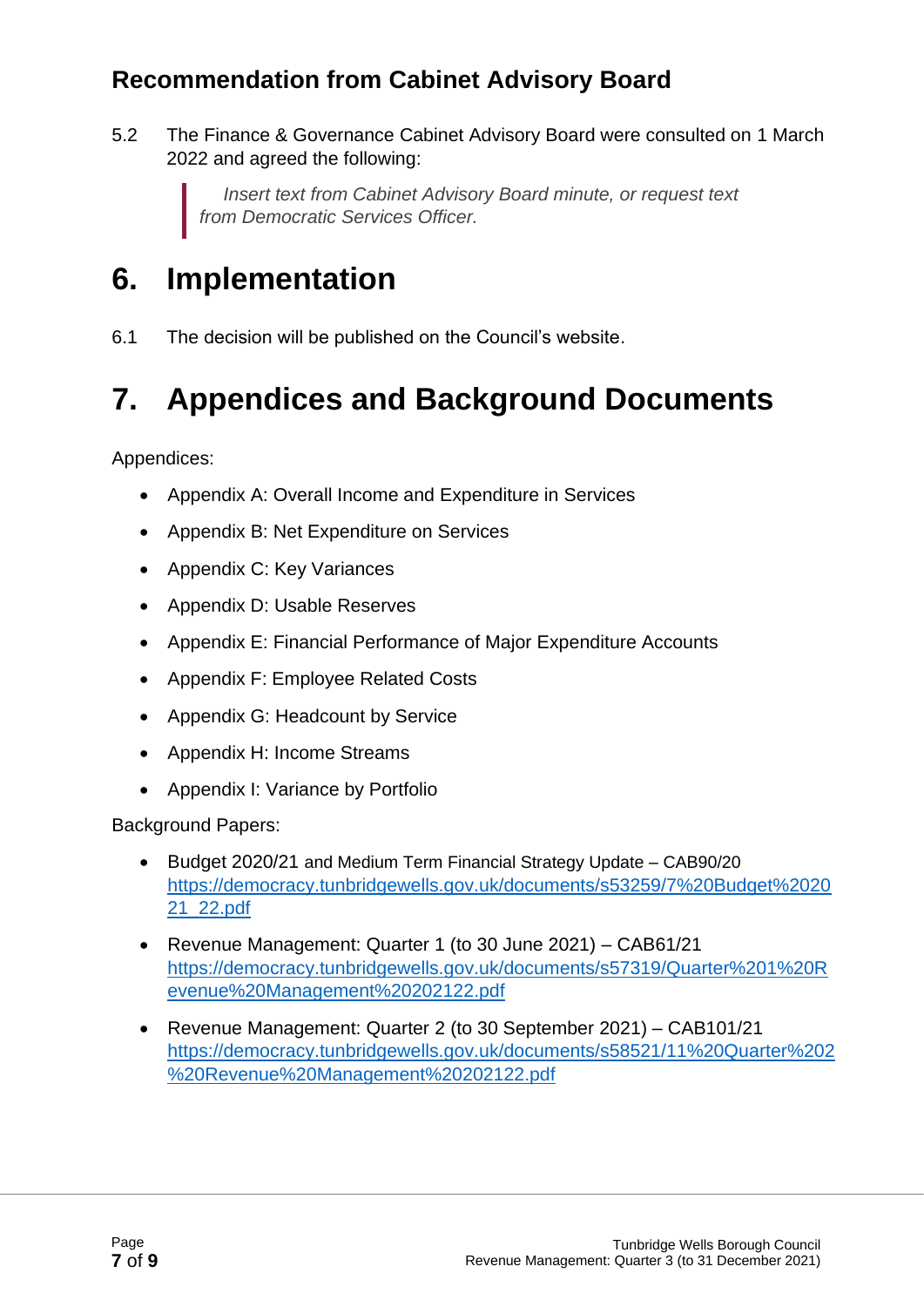

# **8. Cross Cutting Issues**

# **A. Legal (including the Human Rights Act)**

Under section 151 of the local government act (LGA 1972), the Section 151 Officer has statutory duties in relation to the financial administration and stewardship of the authority, including advising on the corporate financial position and providing financial information.

Claudette Valmond, Interim Head of Legal Partnership

#### **B. Finance and Other Resources**

The report updates on the Authority's forecast outturn net revenue position compared to revised budget. The strain on the council's finances will be felt for some time and the ability of the council to finance new commitments is severely limited.

Jane Fineman, Head of Finance, Procurement & Parking

# **C. Staffing**

The report monitors the establishment to the post occupied.

Jane Fineman, Head of Finance, Procurement & Parking

#### **D. Risk Management**

To ensure that the unaudited outturn net revenue remains within the Council's Medium Term Financial Strategy.

Jane Fineman, Head of Finance, Procurement & Parking

### **E. Environment and Sustainability**

There are no specific implications that arise from the process of Revenue Management over the fact that the budget supports the Council's priorities.

Jane Fineman, Head of Finance, Procurement & Parking